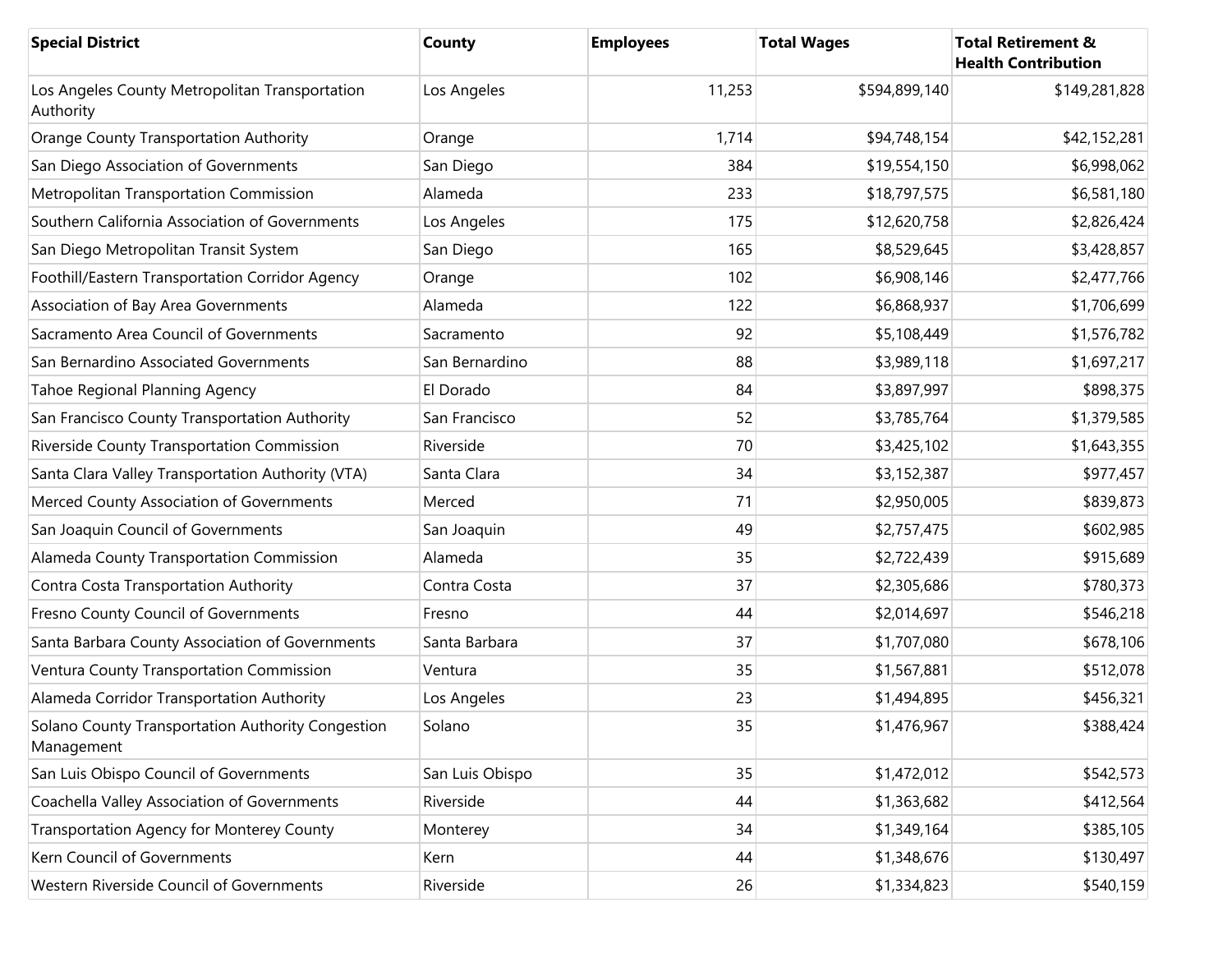| Santa Cruz County Transportation Commission          | Santa Cruz   | 30   | \$1,311,748 | \$494,436 |
|------------------------------------------------------|--------------|------|-------------|-----------|
| Association of Monterey Bay Area Governments         | Monterey     | 45   | \$1,104,404 | \$132,277 |
| Tulare County Association of Governments             | Tulare       | 35   | \$1,022,027 | \$148,499 |
| Sonoma County Transportation Authority               | Sonoma       | 26   | \$989,265   | \$353,744 |
| <b>Stanislaus Council of Governments</b>             | Stanislaus   | 30   | \$983,640   | \$297,147 |
| Placer County Transportation Planning Agency         | Placer       | 16   | \$711,060   | \$366,244 |
| <b>Butte County Association of Governments</b>       | <b>Butte</b> | 20   | \$702,098   | \$310,912 |
| Peninsula Traffic Congestion Relief Alliance         | San Mateo    | 27   | \$616,099   | \$162,831 |
| El Dorado County Local Transportation Commission     | El Dorado    | 14   | \$490,620   | \$149,480 |
| Madera County Local Transportation Commission        | Madera       | 14   | \$433,339   | \$165,018 |
| Kings County Association of Governments              | Kings        | 12   | \$402,102   | \$79,760  |
| Tuolumne County and Cities Planning Council          | Tuolumne     | 14   | \$391,334   | \$98,747  |
| Sacramento Abandoned Vehicle Service Authority       | Sacramento   | 20   | \$383,801   | \$113,871 |
| Sacramento Transportation Authority                  | Sacramento   | 20   | \$383,801   | \$113,871 |
| Fresno County Transportation Authority               | Fresno       | 13   | \$356,961   | \$35,789  |
| Amador County Transportation Commission              | Amador       | 14   | \$322,669   | \$106,967 |
| <b>Imperial County Transportation Commission</b>     | Imperial     | 16   | \$308,371   | \$31,701  |
| Nevada County Local Transportation Commission        | Nevada       | 11   | \$290,847   | \$84,145  |
| <b>Calaveras Council of Governments</b>              | Calaveras    | 12   | \$238,470   | \$25,601  |
| Lassen County Local Transportation Commission        | Lassen       | 9    | \$237,257   | \$25,157  |
| Shasta Regional Transportation Agency                | Shasta       | 16   | \$199,908   | \$54,226  |
| San Gabriel Valley Council of Governments            | Los Angeles  | 8    | \$55,582    | \$150     |
| Council of San Benito County Governments             | San Benito   | 6    | \$5,900     | \$0       |
| Glenn County Local Transportation Commission         | Glenn        | $10$ | \$2,550     | \$0       |
| Alpine County Transportation Commission              | Alpine       | 5    | \$0         | \$0       |
| <b>Colusa County Local Transportation Commission</b> | Colusa       | 7    | \$0         | \$0       |
| Del Norte County Local Transportation Commission     | Del Norte    | 6    | \$0         | \$0       |
| El Dorado County-City of Folsom Joint Powers Agency  | El Dorado    | 4    | \$0         | \$0       |
| Humboldt County Association of Governments           | Humboldt     | 8    | \$0         | \$0       |
| Imperial County Local Transportation Authority       | Imperial     | 9    | \$0         | \$0       |
| Inyo County Local Transportation Commission          | Inyo         | 8    | \$0         | \$0       |
| Lake County/City Area Planning Council               | Lake         | 8    | \$0         | \$0       |